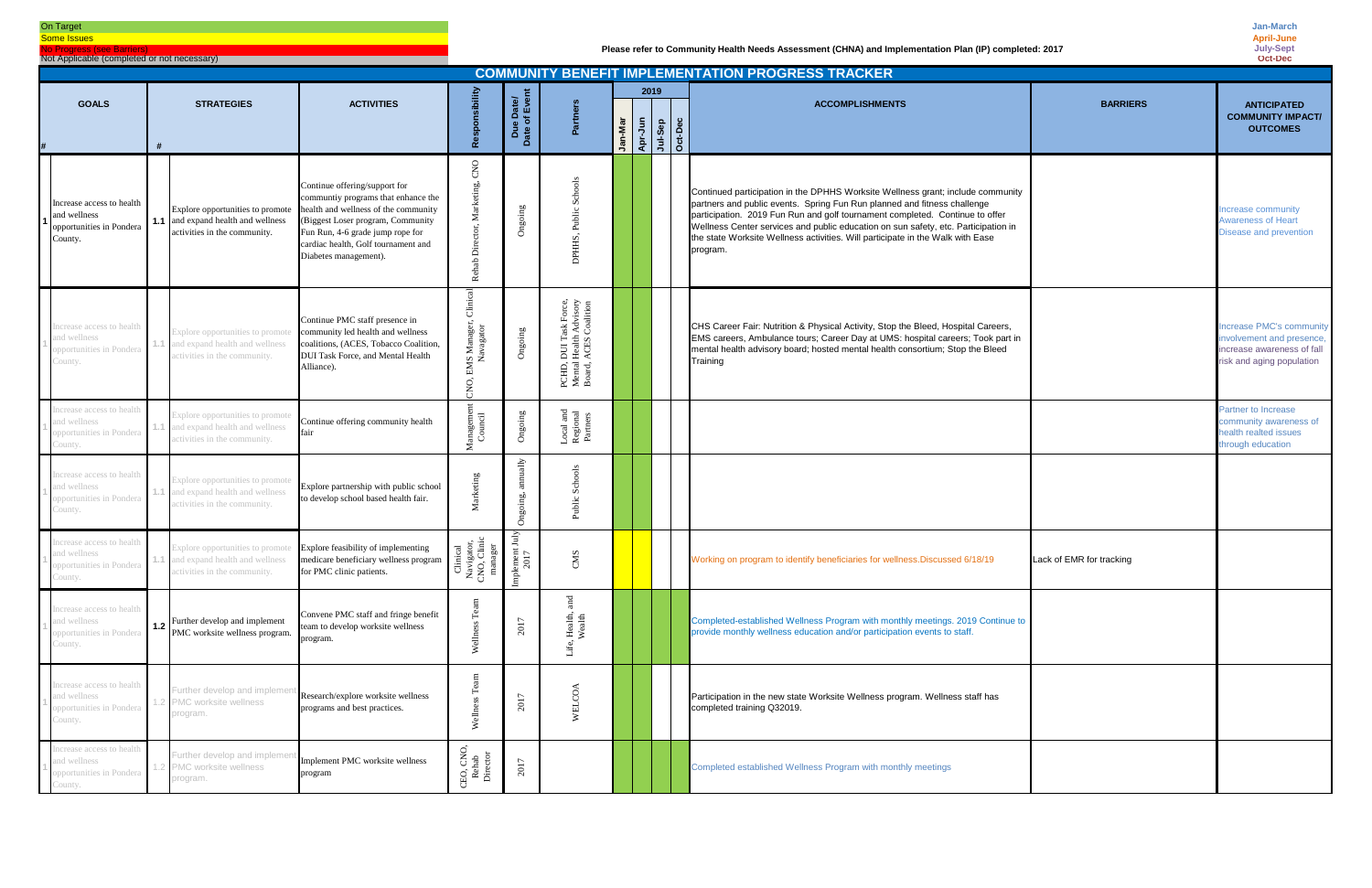# On Target

**Some Issues** No Progress (see Barriers)

Not Applicable (completed or not necessary)

| <b>COMMUNITY BENEFIT IMPLEMENTATION PROGRESS TRACKER</b><br>2019<br>sponsibility<br>Due Date/<br>Date of Event<br><b>ACTIVITIES</b><br><b>GOALS</b><br><b>STRATEGIES</b><br><b>BARRIERS</b><br>Partners<br><b>ACCOMPLISHMENTS</b><br>Jan-Mar<br>Apr-Jun<br>Jul-Sep<br>Oct-Dec<br><b>OUTCOMES</b><br><b>e</b><br>#<br>Increase access to health<br>Wellness Tean<br>Marketing<br>Further develop and impleme<br>Develop enrollment process and<br>and wellness<br>2017<br>PMC worksite wellness<br>Completed established Wellness Program with monthly meetings<br>marketing/outreach for PMC staff.<br>opportunities in Pondera<br>program.<br>Marketing<br>Increase access to health<br>Further develop and implem<br>t Create incentive program to<br>Team,<br>and wellness<br>2017<br>.2 PMC worksite wellness<br>assist/enhance enrollment process/staff<br>Completed established Wellness Program with monthly meetings<br>opportunities in Pondera<br>participation.<br>program.<br>Welln<br>Increase access to health<br>Wellness<br>Team,<br>Marketing<br>Analyze data/conduct assessment to<br>Further develop and implem<br>and wellness<br>2017<br>.2 PMC worksite wellness<br>Completed established Wellness Program with monthly meetings<br>determine participant educational<br>needs/desires.<br>program.<br>Increase access to health<br>Wellness<br>Team,<br>Marketing<br>t Explore local partners, foundations,<br>Further develop and implem<br>and wellness<br>2017<br>.2 PMC worksite wellness<br>grants to expand<br><b>Financial restraints</b><br>opportunities in Pondera<br>offerings/space/programmatic offerings.<br>program. |     |                                                                                                  |                                                                                                                         |                                                                                                    |          |               |  |  |                                                                                                                                                                                                                                                                                                                                                                                                                   |                             |                                                                      |
|------------------------------------------------------------------------------------------------------------------------------------------------------------------------------------------------------------------------------------------------------------------------------------------------------------------------------------------------------------------------------------------------------------------------------------------------------------------------------------------------------------------------------------------------------------------------------------------------------------------------------------------------------------------------------------------------------------------------------------------------------------------------------------------------------------------------------------------------------------------------------------------------------------------------------------------------------------------------------------------------------------------------------------------------------------------------------------------------------------------------------------------------------------------------------------------------------------------------------------------------------------------------------------------------------------------------------------------------------------------------------------------------------------------------------------------------------------------------------------------------------------------------------------------------------------------------------------------------------------------------------------------------------------|-----|--------------------------------------------------------------------------------------------------|-------------------------------------------------------------------------------------------------------------------------|----------------------------------------------------------------------------------------------------|----------|---------------|--|--|-------------------------------------------------------------------------------------------------------------------------------------------------------------------------------------------------------------------------------------------------------------------------------------------------------------------------------------------------------------------------------------------------------------------|-----------------------------|----------------------------------------------------------------------|
|                                                                                                                                                                                                                                                                                                                                                                                                                                                                                                                                                                                                                                                                                                                                                                                                                                                                                                                                                                                                                                                                                                                                                                                                                                                                                                                                                                                                                                                                                                                                                                                                                                                            |     |                                                                                                  |                                                                                                                         |                                                                                                    |          |               |  |  |                                                                                                                                                                                                                                                                                                                                                                                                                   |                             | <b>ANTICIPATED</b>                                                   |
|                                                                                                                                                                                                                                                                                                                                                                                                                                                                                                                                                                                                                                                                                                                                                                                                                                                                                                                                                                                                                                                                                                                                                                                                                                                                                                                                                                                                                                                                                                                                                                                                                                                            |     |                                                                                                  |                                                                                                                         |                                                                                                    |          |               |  |  |                                                                                                                                                                                                                                                                                                                                                                                                                   |                             | <b>COMMUNITY IMPACT/</b>                                             |
| County.                                                                                                                                                                                                                                                                                                                                                                                                                                                                                                                                                                                                                                                                                                                                                                                                                                                                                                                                                                                                                                                                                                                                                                                                                                                                                                                                                                                                                                                                                                                                                                                                                                                    |     |                                                                                                  |                                                                                                                         |                                                                                                    |          |               |  |  |                                                                                                                                                                                                                                                                                                                                                                                                                   |                             |                                                                      |
| County.                                                                                                                                                                                                                                                                                                                                                                                                                                                                                                                                                                                                                                                                                                                                                                                                                                                                                                                                                                                                                                                                                                                                                                                                                                                                                                                                                                                                                                                                                                                                                                                                                                                    |     |                                                                                                  |                                                                                                                         |                                                                                                    |          |               |  |  |                                                                                                                                                                                                                                                                                                                                                                                                                   |                             |                                                                      |
| opportunities in Pondera<br>County.                                                                                                                                                                                                                                                                                                                                                                                                                                                                                                                                                                                                                                                                                                                                                                                                                                                                                                                                                                                                                                                                                                                                                                                                                                                                                                                                                                                                                                                                                                                                                                                                                        |     |                                                                                                  |                                                                                                                         |                                                                                                    |          |               |  |  |                                                                                                                                                                                                                                                                                                                                                                                                                   |                             |                                                                      |
| County.                                                                                                                                                                                                                                                                                                                                                                                                                                                                                                                                                                                                                                                                                                                                                                                                                                                                                                                                                                                                                                                                                                                                                                                                                                                                                                                                                                                                                                                                                                                                                                                                                                                    |     |                                                                                                  |                                                                                                                         |                                                                                                    |          |               |  |  |                                                                                                                                                                                                                                                                                                                                                                                                                   |                             |                                                                      |
| icrease access to<br>and wellness<br>opportunities in Pondera<br>County.                                                                                                                                                                                                                                                                                                                                                                                                                                                                                                                                                                                                                                                                                                                                                                                                                                                                                                                                                                                                                                                                                                                                                                                                                                                                                                                                                                                                                                                                                                                                                                                   |     | Further develop and impleme<br>PMC worksite wellness<br>program.                                 | t Create community marketing<br>information to share with other local<br>businesses.                                    | Marketing                                                                                          | 2017     |               |  |  | Completed established Marketing with Chamber of Commerce, Facebook and local<br>newspapers; Atteneded all chamber meetings with invitations and updates; Created<br>"PMC Corner": weekly ad in newspapers with specilty providre schedule, upcoming<br>events and service schedules; signed 6-year billboard contract for Main Street<br>Presence; created regularly shareable advertisements for facebook & blog |                             | <b>Improve Community</b><br>Awareness of PMC<br>Services and educate |
| Increase access to health<br>and wellness<br>opportunities in Pondera<br>untv.                                                                                                                                                                                                                                                                                                                                                                                                                                                                                                                                                                                                                                                                                                                                                                                                                                                                                                                                                                                                                                                                                                                                                                                                                                                                                                                                                                                                                                                                                                                                                                             |     | Further develop and implem<br>2 PMC worksite wellness<br>program.                                | t Conduct assessment to determine if<br>expansion to other local businesses is<br>feasible.                             | CNO<br>CEO,                                                                                        | 2017     |               |  |  |                                                                                                                                                                                                                                                                                                                                                                                                                   | <b>Financial restraints</b> |                                                                      |
| Increase access to<br>health and wellness<br>opportunities in<br>Pondera County.                                                                                                                                                                                                                                                                                                                                                                                                                                                                                                                                                                                                                                                                                                                                                                                                                                                                                                                                                                                                                                                                                                                                                                                                                                                                                                                                                                                                                                                                                                                                                                           | 1.3 | Improve community knowledge of<br>health & wellness offerings/<br>programs within the community. | Convene community stakeholder groups<br>to conduct an environmental scan of<br>available health and wellness resources. | $\ddot{a}$<br>gator, Cl:<br>Quality<br>nator<br>Clinical Navig<br>Manager, <sup>1</sup><br>Coordin | Ongoing, | Public Health |  |  | Ongoing work with community partners and use of social media platforms; regularly<br>attend chamber and community events with education                                                                                                                                                                                                                                                                           |                             |                                                                      |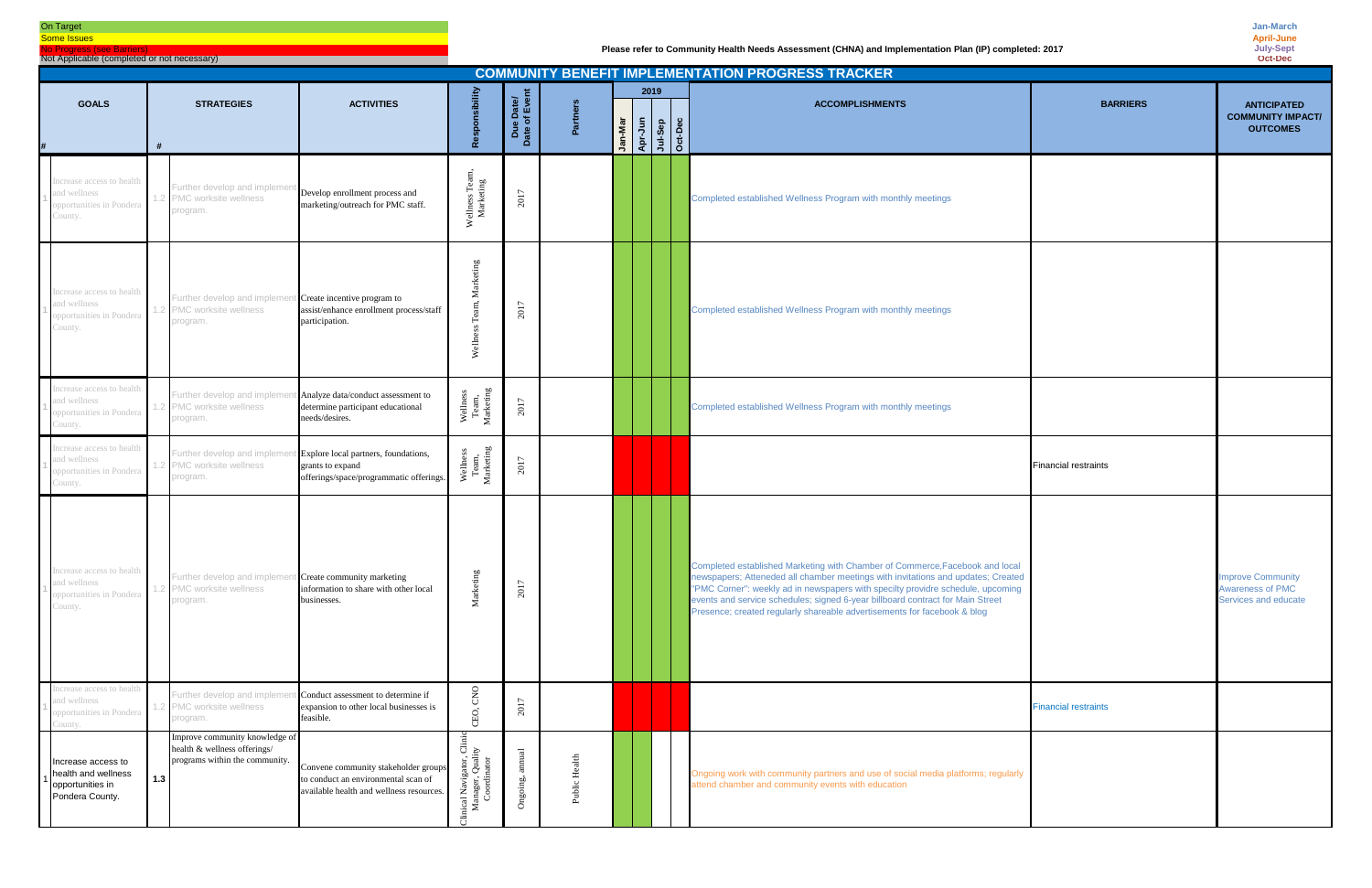#### On Target

**Some Issues** No Progress (see Barriers)

Not Applicable (completed or not necessary)

| <b>COMMUNITY BENEFIT IMPLEMENTATION PROGRESS TRACKER</b><br>2019                 |                                                                                                      |                                                                                                                      |                               |                            |          |         |                                       |  |  |                                                                                                                                                                                                                |                                                                                                                                                                                                                                                     |                                                                                                                                                                                   |  |
|----------------------------------------------------------------------------------|------------------------------------------------------------------------------------------------------|----------------------------------------------------------------------------------------------------------------------|-------------------------------|----------------------------|----------|---------|---------------------------------------|--|--|----------------------------------------------------------------------------------------------------------------------------------------------------------------------------------------------------------------|-----------------------------------------------------------------------------------------------------------------------------------------------------------------------------------------------------------------------------------------------------|-----------------------------------------------------------------------------------------------------------------------------------------------------------------------------------|--|
| <b>GOALS</b>                                                                     | <b>STRATEGIES</b>                                                                                    | <b>ACTIVITIES</b>                                                                                                    | ponsibility<br>ၕ              | Due Date/<br>Date of Event | Partners | Jan-Mar | <b>Apr-Jun<br/>Al-Sep<br/>Oct-Dec</b> |  |  | <b>ACCOMPLISHMENTS</b>                                                                                                                                                                                         | <b>BARRIERS</b>                                                                                                                                                                                                                                     | <b>ANTICIPATED</b><br><b>COMMUNITY IMPACT/</b><br><b>OUTCOMES</b>                                                                                                                 |  |
| ncrease access to<br>health and wellness<br>opportunities in<br>Pondera County.  | mprove community knowledge of<br>health and wellness<br>offereings/programs within the<br>community. | Create tab or website space on PMC's<br>website to host health and wellness<br>resource materials.                   | ā<br>Σ                        | 2018                       |          |         |                                       |  |  | Feasible. Also considering interactive google calendar.                                                                                                                                                        |                                                                                                                                                                                                                                                     |                                                                                                                                                                                   |  |
| Increase access to<br>health and wellness<br>opportunities in<br>Pondera County. | improve community knowledge of<br>health and wellness<br>offereings/programs within the<br>ommunity. | Develop marketing campaign on new<br>resource for PMC staff and community.                                           | Marketing                     | $20 - 17$                  | $\alpha$ |         |                                       |  |  | Marketing campaign in place with monthly updates on health topics; PMC Corner,<br>considering direct mail; employee email updates                                                                              | Newsletter Barriers: resources: distribution<br>resources are limited; cost: high cost to<br>outsource printing, facility printers not<br>equipped to handle mass newsletter printing<br>and cost to replace printers not feasible at<br>this time. | <b>Increase Community</b><br>Awareness and utilization<br>of PMC resources                                                                                                        |  |
| ncrease access to<br>health and wellness<br>opportunities in<br>Pondera County.  | offereings/programs within the<br>ommunity.                                                          | improve community knowledge of Explore opportunities to engage/educate<br>community through social media<br>efforts. | ā<br>Maketing,                | 2018                       |          |         |                                       |  |  | Marketing campaign in place with monthly updates on health topics. Social Media<br>presence has increased and is tracked; Social Media engagement is consistently<br>rising. Consistent increase in followers. |                                                                                                                                                                                                                                                     |                                                                                                                                                                                   |  |
| Improve access to<br>healthcare services in<br>Pondera County                    | 2.1 Develop Care Transition program                                                                  | Continue participation in Rural Health<br>Care Transition Grant.                                                     | CNO, Clinical<br>Navigator    | Ongoing                    | NMHA     |         |                                       |  |  | Participation in the Patient Family Engagement project through DPHHS. Care<br>Transistion work including bedside reporting, checklistsHave metand developed<br>education for families on PFE.                  |                                                                                                                                                                                                                                                     | Patients from the<br>community who are<br>discharged from Benefis                                                                                                                 |  |
| Improve access to<br>healthcare services in<br>Pondera County                    | 2.1 Develop Care Transition program                                                                  | Hire Clinical Navigator.                                                                                             | CNO                           | 2017<br>1st Qtr            |          |         |                                       |  |  | Completed 2017                                                                                                                                                                                                 |                                                                                                                                                                                                                                                     | Increase utilization of local<br>services, improve patient<br>access to and knowledge of<br>local services                                                                        |  |
| mprove access to<br>healthcare services in<br>Pondera County                     | 2.1 Develop Care Transition program Develop discharge planning protocol.                             |                                                                                                                      | vigator<br>Clinical<br>CNO,   | 2017                       |          |         |                                       |  |  | Completed 2017                                                                                                                                                                                                 |                                                                                                                                                                                                                                                     | Patients from the<br>community who are<br>discharged from Benefis<br>and referred to the Care<br>Coach receive a phone call<br>to discuss any medication<br>or healthcare issues. |  |
| mprove access to<br>ealthcare services in<br>Pondera County                      | 2.1 Develop Care Transition program                                                                  | Develop patient education/tools for<br>patients at discharge.                                                        | CNO,<br>Clinical<br>Navigaton | 2017                       | Thrive   |         |                                       |  |  | Completed 2017. Continue to review process to enhance discharge education<br>experience for patients and education.                                                                                            |                                                                                                                                                                                                                                                     |                                                                                                                                                                                   |  |
| mprove access to<br>ealthcare services in<br>Pondera County                      | 2.1 Develop Care Transition program (ex. Educational binders with: care                              | Create discharge education materials<br>plan, discharge plan, follow-up call).                                       | NO, Clinical<br>Navigator     | 2017                       |          |         |                                       |  |  | Created clinic folders from Team Based Care Grant with pens, magnets and<br>education.                                                                                                                         |                                                                                                                                                                                                                                                     |                                                                                                                                                                                   |  |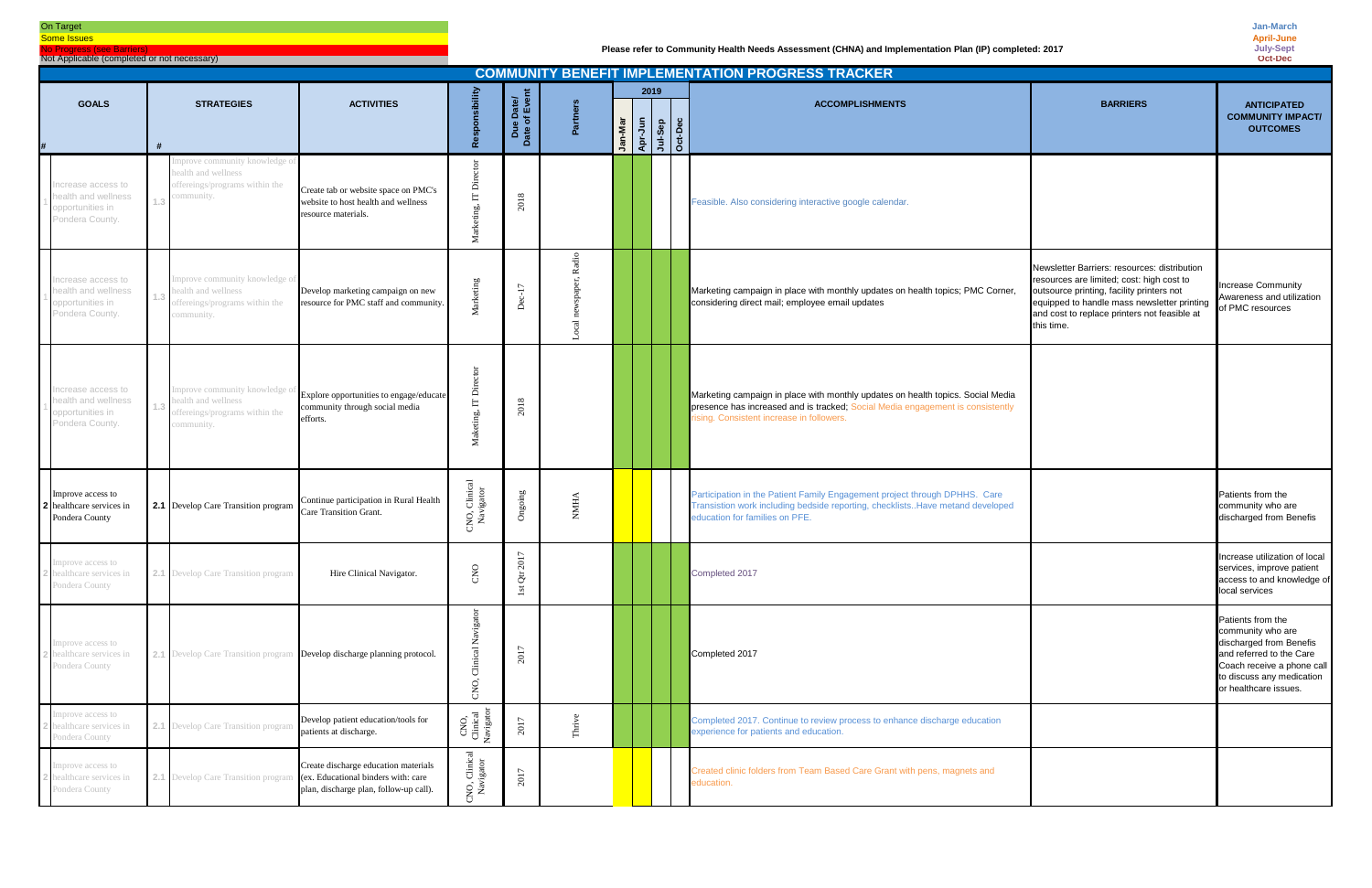# On Target

**Some Issues** No Progress (see Barrier

Not Applicable (completed or not necessary)

| <b>COMMUNITY BENEFIT IMPLEMENTATION PROGRESS TRACKER</b><br>2019<br><b>GOALS</b><br><b>STRATEGIES</b><br><b>ACTIVITIES</b><br><b>BARRIERS</b><br><b>ACCOMPLISHMENTS</b> |     |                                                                                               |                                                                                                                                                                                                                                                                                                                  |                                                                                              |                      |                                                                          |         |                                   |  |  |                                                                                                                                                     |                       |                                                                                                             |
|-------------------------------------------------------------------------------------------------------------------------------------------------------------------------|-----|-----------------------------------------------------------------------------------------------|------------------------------------------------------------------------------------------------------------------------------------------------------------------------------------------------------------------------------------------------------------------------------------------------------------------|----------------------------------------------------------------------------------------------|----------------------|--------------------------------------------------------------------------|---------|-----------------------------------|--|--|-----------------------------------------------------------------------------------------------------------------------------------------------------|-----------------------|-------------------------------------------------------------------------------------------------------------|
|                                                                                                                                                                         |     |                                                                                               |                                                                                                                                                                                                                                                                                                                  | sponsibility                                                                                 | le Date/<br>of Event | Partners                                                                 |         |                                   |  |  |                                                                                                                                                     |                       | <b>ANTICIPATED</b><br><b>COMMUNITY IMPACT/</b>                                                              |
|                                                                                                                                                                         |     |                                                                                               |                                                                                                                                                                                                                                                                                                                  | å                                                                                            | Date<br>Date         |                                                                          | Jan-Mar | Apr-Jun<br>Apr-Jun-Sep<br>Oct-Dec |  |  |                                                                                                                                                     |                       | <b>OUTCOMES</b>                                                                                             |
| mprove access to<br>ealthcare services in<br>Pondera County                                                                                                             |     | 2.1 Develop Care Transition program                                                           | Develop and implement patient<br>engagement/patient follow-up protocol<br>for patients post-discharge.                                                                                                                                                                                                           | 'NO, Clinical<br>Navigator                                                                   | 2017                 |                                                                          |         |                                   |  |  | Working on PFE information for families. Developed ER post dc survey.                                                                               |                       | Increase utilization of local<br>services, improve patient<br>access to and knowledge of<br>local services  |
| mprove access to<br>ealthcare services in<br>Pondera County                                                                                                             |     |                                                                                               | Assess patient transfers and conduct<br>2.1 Develop Care Transition program follow up assessments to assist patients<br>in utilizing local services as appropriate.                                                                                                                                              | NO, Clinical<br>Navigator                                                                    | 2017                 |                                                                          |         |                                   |  |  | Completed                                                                                                                                           |                       | Increase utilization of local<br>services, improve patient<br>access to and knowledge of<br>local services  |
| mprove access to<br>ealthcare services in<br>Pondera County                                                                                                             |     | <b>2.2</b> available resources and services at Explore ways to draw in visitors<br><b>PMC</b> | Enhance PMC social medial presence<br>Improve community knowledge of (via Facebook, Instagram, and Twitter).<br>through sharing articles, health quizzes,<br>health apps, health news, Health in 406,<br>etc.                                                                                                    | $\mathop{\mathsf{E}}$ 80<br>Marketing, I<br>rector, CEO,<br>ة                                | Ongoing              |                                                                          |         |                                   |  |  | Completed with marketing plan and increased social media; Personalized stories<br>with individuals; blog increase; several front page news articles |                       |                                                                                                             |
| mprove access to<br>ealthcare services in<br>Pondera County                                                                                                             |     | Improve community knowledge<br>available resources and services<br>MC                         | Continue current marketing efforts to<br>inform community on schedules of<br>visiting specialists, upcoming events,<br>etc. (Newspaper, website).                                                                                                                                                                | Marketing, IT<br>Director, Clinic<br>Manager, CEO,<br>CNO                                    | Ongoing              | Independent<br>Observer, Local<br>Radio                                  |         |                                   |  |  | Completed; PMC Corner, Visiting Specialists Website Banners & updated web page<br>weekly facebook schedules                                         |                       |                                                                                                             |
| mprove access to<br>ealthcare services in<br>Pondera County                                                                                                             |     | mprove community knowledge<br>available resources & services at<br>'МС                        | Explore educating community on<br>telemedicine services.                                                                                                                                                                                                                                                         | Navigator,<br>Marketing<br>CNO,<br>Clinical                                                  | 2018                 | KRMC                                                                     |         |                                   |  |  | Currently providing telemedecine services for dietary and sleep medecine.                                                                           |                       |                                                                                                             |
| mprove access to<br>ealthcare services in<br>Pondera County                                                                                                             | 2.3 | Continue recruitment and retenic<br>activities                                                | Continue efforts to enhance PMC's<br>workforce pipeline education &<br>workforce development opportunities<br>(CNA training & testing services,<br>CALS course, EMT classes, student<br>shadowing, clinical rotations for<br>students - WWAMI medical students,<br>nursing students, PT, diabetes<br>educators). | $\operatorname{ECF}$<br>es, CNO,<br>Manager<br>Resources<br>J, Clinic I<br>nan R<br>DoN<br>로 | Ongoing              | (MSU,<br>schools<br>others)<br>ssions<br>AMI,<br>ੇ<br>pro<br>⋗<br>Health |         |                                   |  |  | Continue to host Medical and Nursing students. Completed MHA recruitment and<br>retention site visit with report.                                   |                       | Improve edcuation of future<br>healthcare workers.<br>Improve recrutiment and<br>enhance retention.         |
| mprove access to<br>ealthcare services in<br>Pondera County                                                                                                             |     | Continue recruitment and retenio<br>activities                                                | Marketing and recruitment efforts<br>utilizing 3Rnet, INDEED, etc.                                                                                                                                                                                                                                               | E<br>Human<br>Resources<br>Marketing,                                                        | Ongoing              | INDEED,<br>3Rnet, local<br>newspaper,<br>Radio,<br>Radio,<br>website     |         |                                   |  |  | Hired FNP for RHC that will begin work in Summer 2019, Hired RD to start work in<br><b>July 2019</b>                                                |                       |                                                                                                             |
| mprove access to<br>ealthcare services in<br>Pondera County                                                                                                             |     | Continue recruitment and reteni<br>ictivities                                                 | Participate in various (Meet the<br>Residients" programs through Family<br>Medicine Residency of Western<br>Montana and Montana Family<br>Medicine Residency.                                                                                                                                                    | c Manager,<br>CEO<br>${\rm Clinic}$                                                          | Annually             | Montana<br>Residency<br>programs                                         |         |                                   |  |  |                                                                                                                                                     |                       |                                                                                                             |
| mprove access to<br>realthcare services in<br>Pondera County                                                                                                            |     | Explore new opportunities for<br><b>2.4</b> workforce development and<br>retention efforts.   | Conduct feasibility study for expanding<br>women's health services                                                                                                                                                                                                                                               | Clinic Manager,<br>Clinical Navigator,<br>Providers                                          | 2018                 |                                                                          |         |                                   |  |  | Have hired FNP for RHC will assess if PMC can expand women's health service;<br>Marketing campaign for Heather Johns, F-NP                          | Provider availability | Improved access to<br>Women's health services,<br>Increased utilization of<br>FNP, Mammography<br>services. |